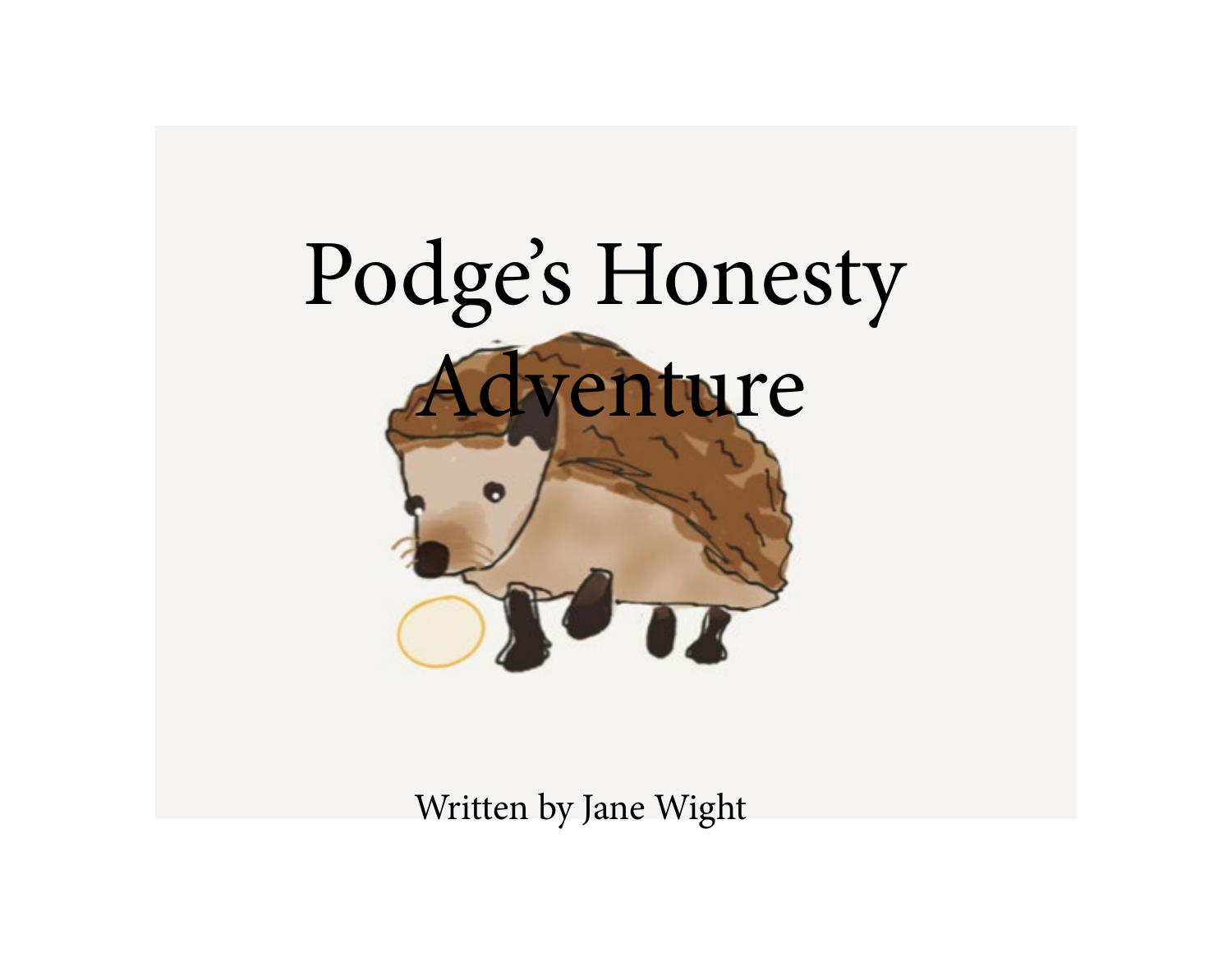

 Podge the Hedgehog and Molly the Fox decided to go to the store.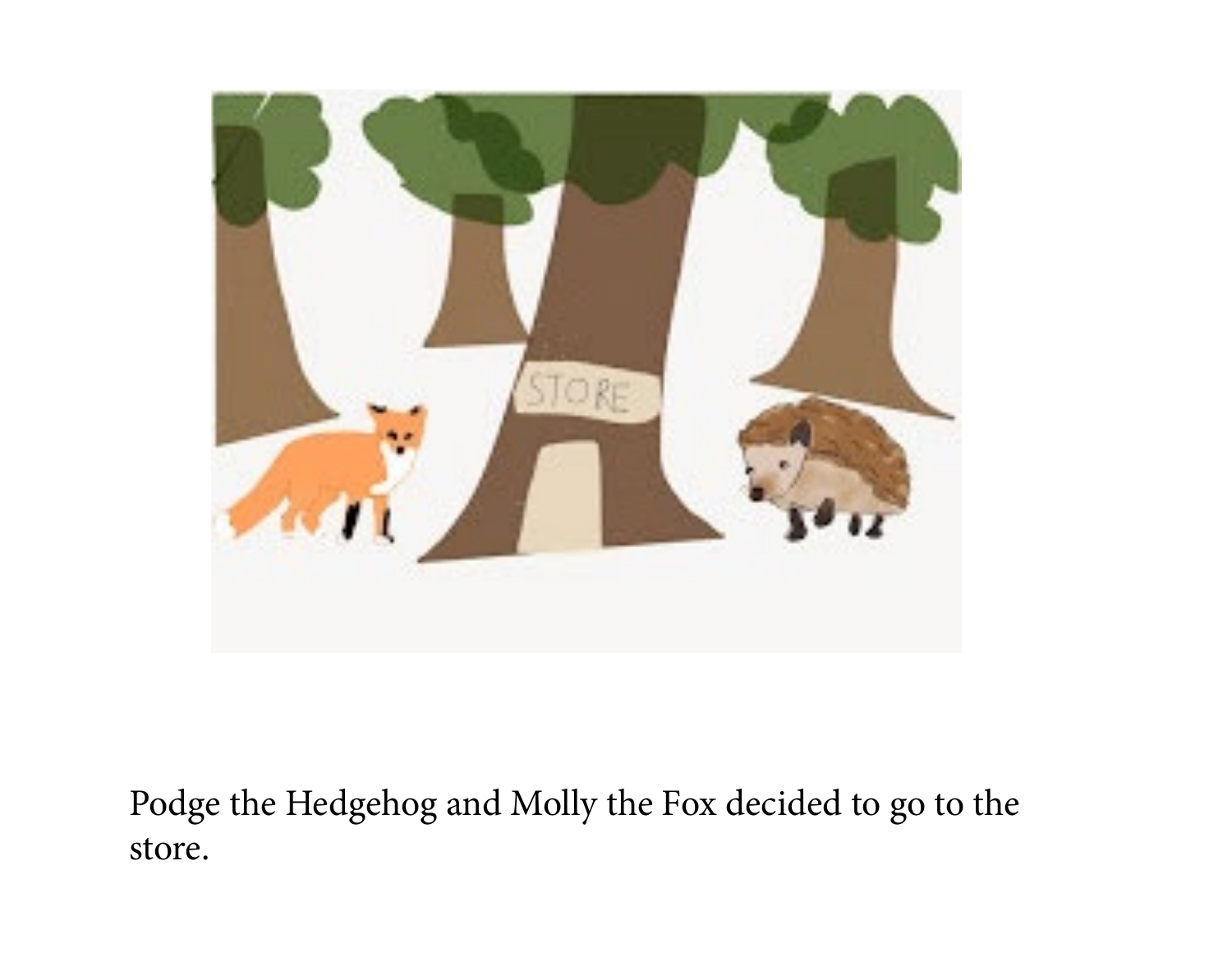

 When they got there, Podge began to look around. He saw a super awesome bouncy ball, but Podge didn't have enough money to buy it.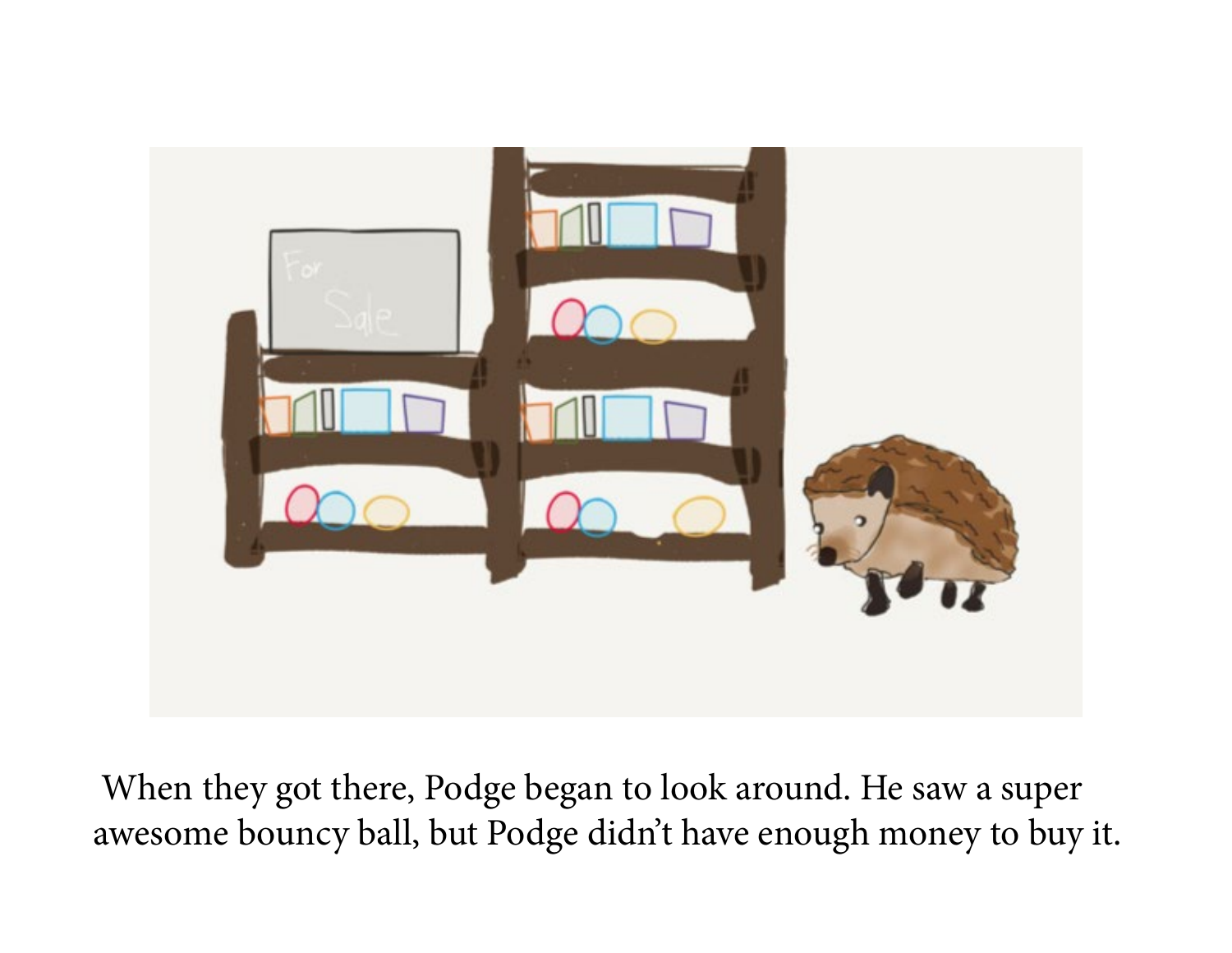

Molly the Fox could tell that it made Podge sad that he could not buy the ball.

"Podge," Molly called to get his attention.

"Maybe you should just take it, I am sure Mr. Rabbit won't miss it," she said.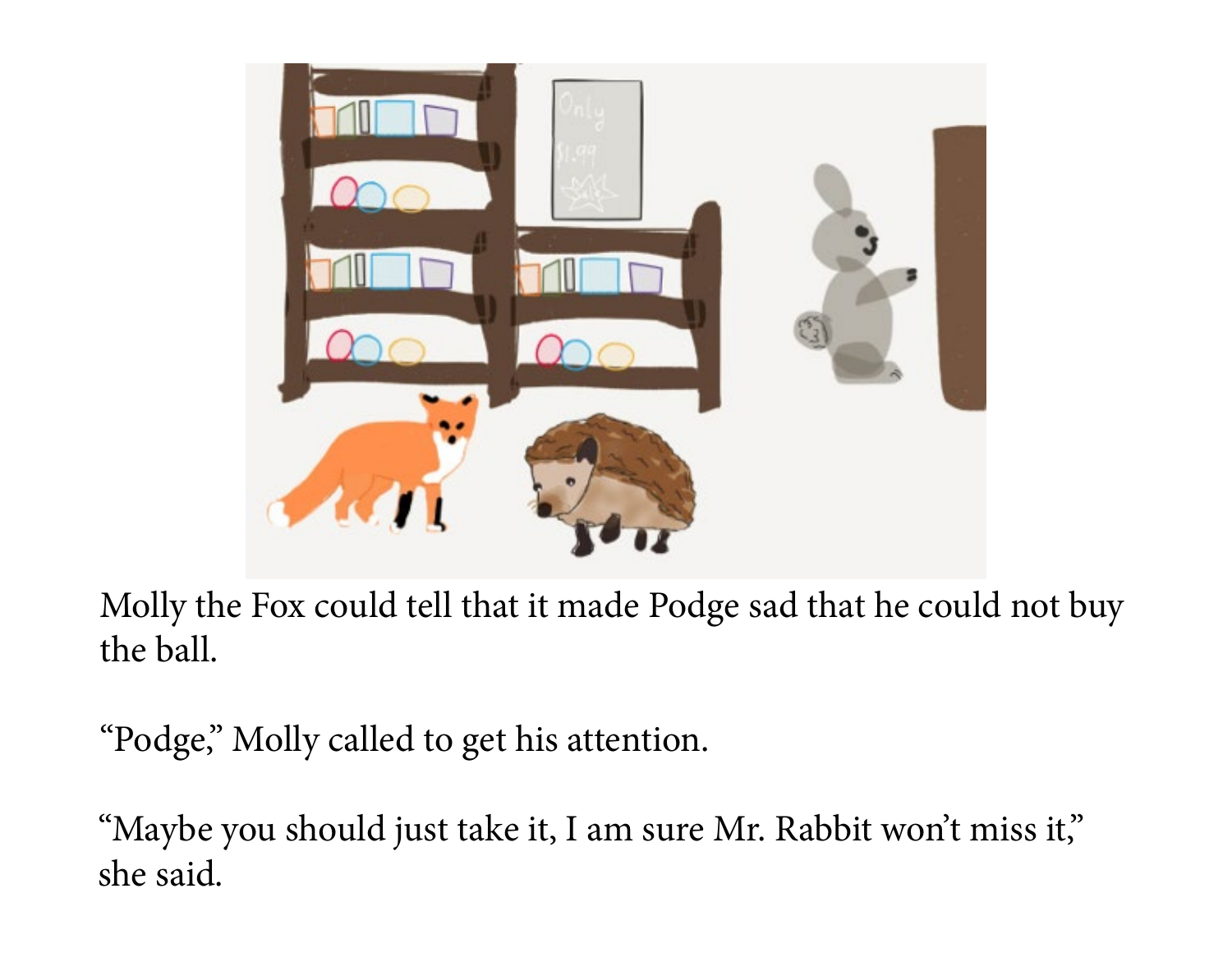

Podge thought that was a good idea. Mr. Rabbit had lots of bouncy balls, he would not miss it. When Mr. Rabbit wasn't looking Podge snuck the ball into his pocket. Molly and Podge walked out of the store and headed home.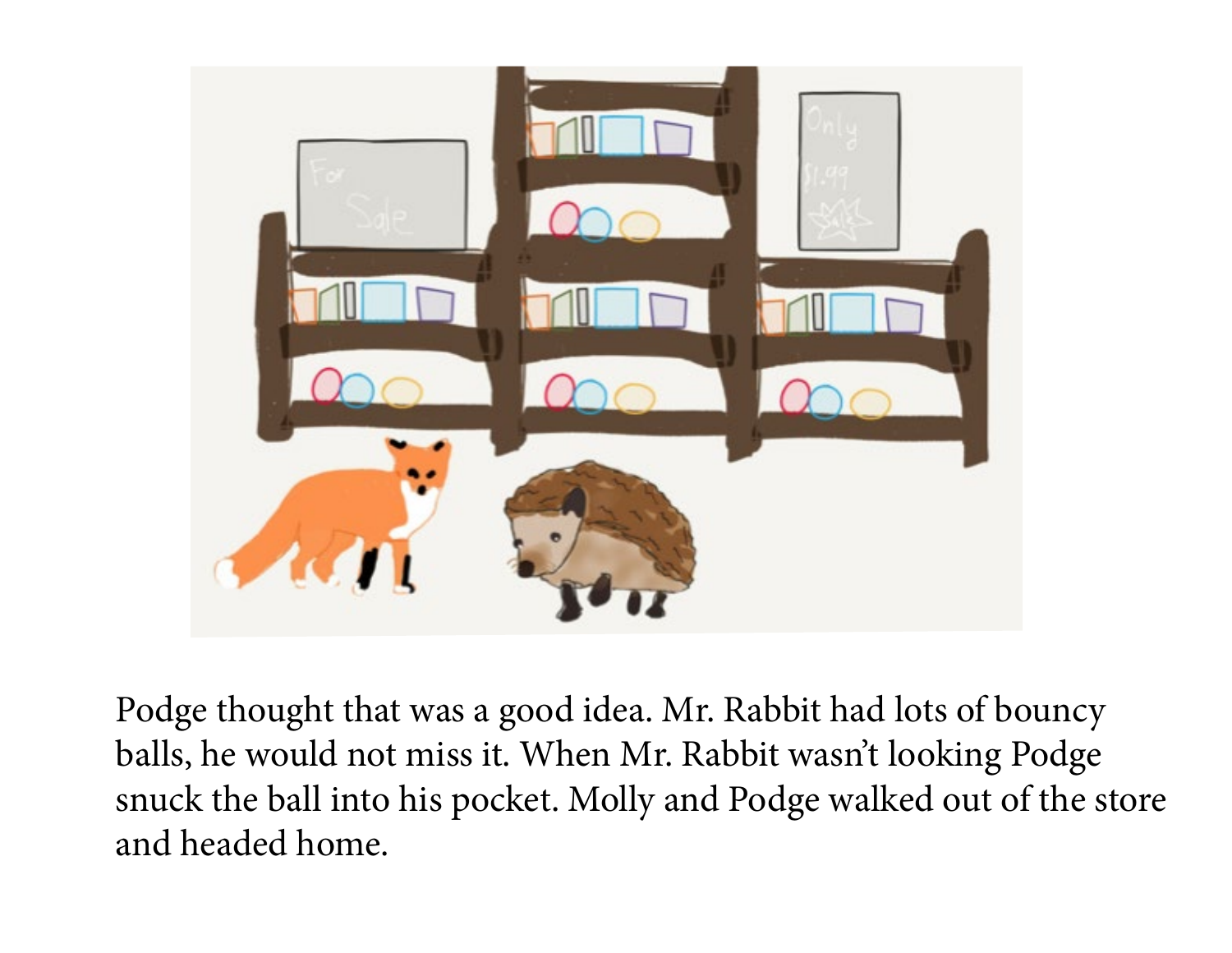

Later Podge went outside to play with the ball. He bounced it on the porch and against the door. He was having so much fun! Although from inside Mama Hedgehog was watching him play with his new toy.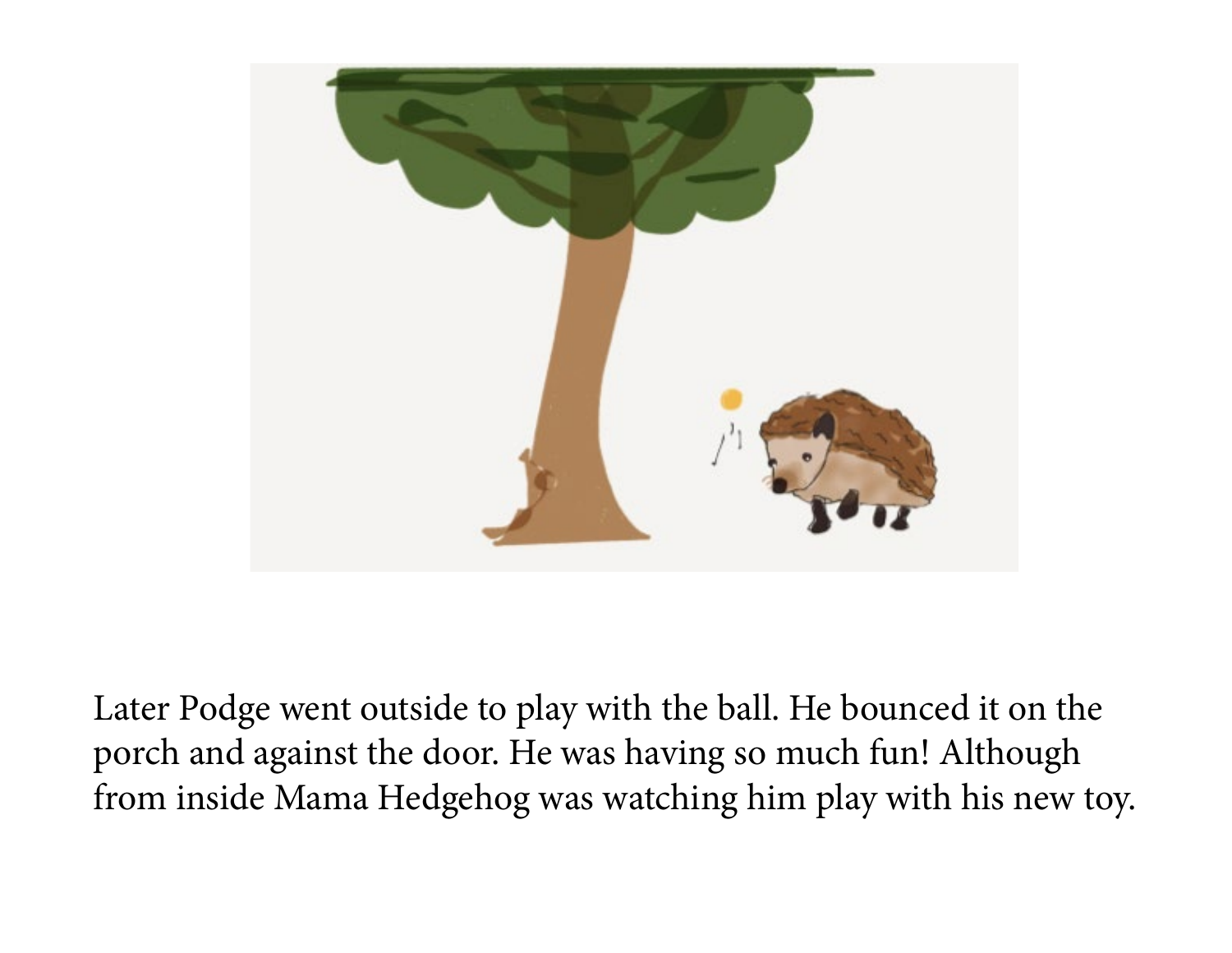Mama Hedgehog remembered that ball from Mr. Rabbit's store. She knew Podge didn't have enough money to buy that bouncy ball. Mama Hedgehog went outside to talk to Podge.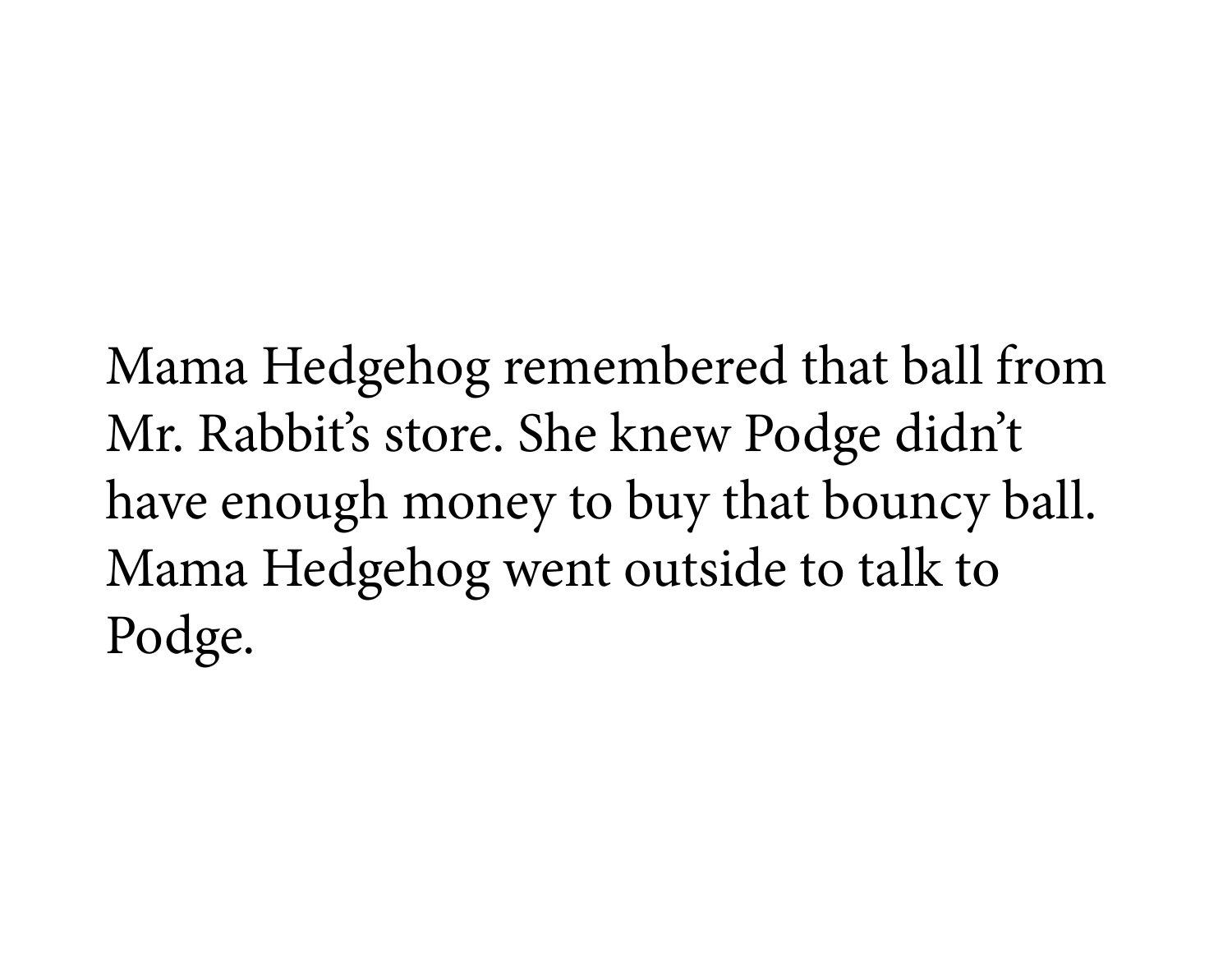

"Podge," Mama Hedgehog said. "Did you steal that ball?"

Podge turned to look at Mama Hedgehog. He immediately knew that he did something wrong.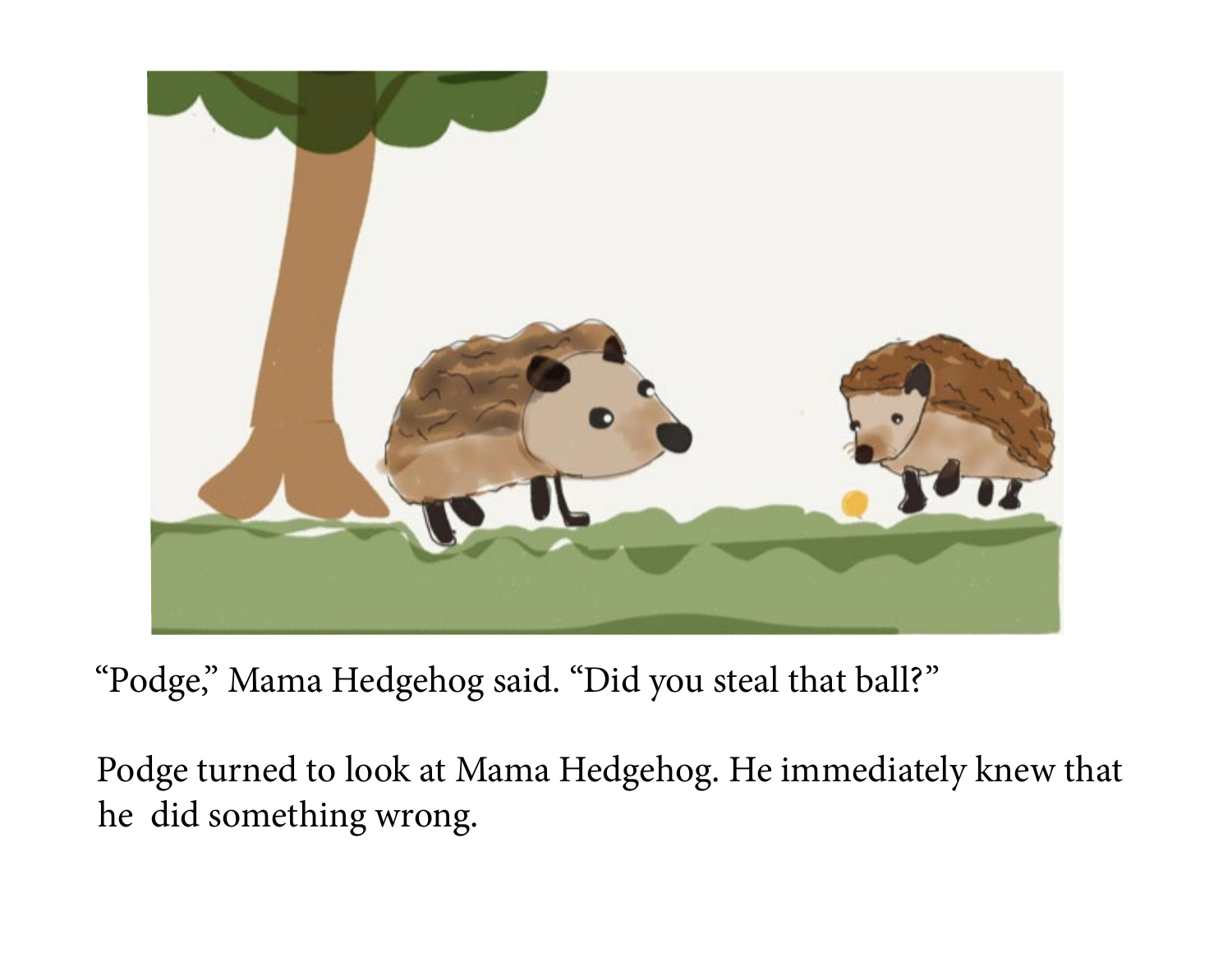

Podge knew he could not lie to Mama Hedgehog. "Yes," Podge replied with shame, "Molly told me to do it."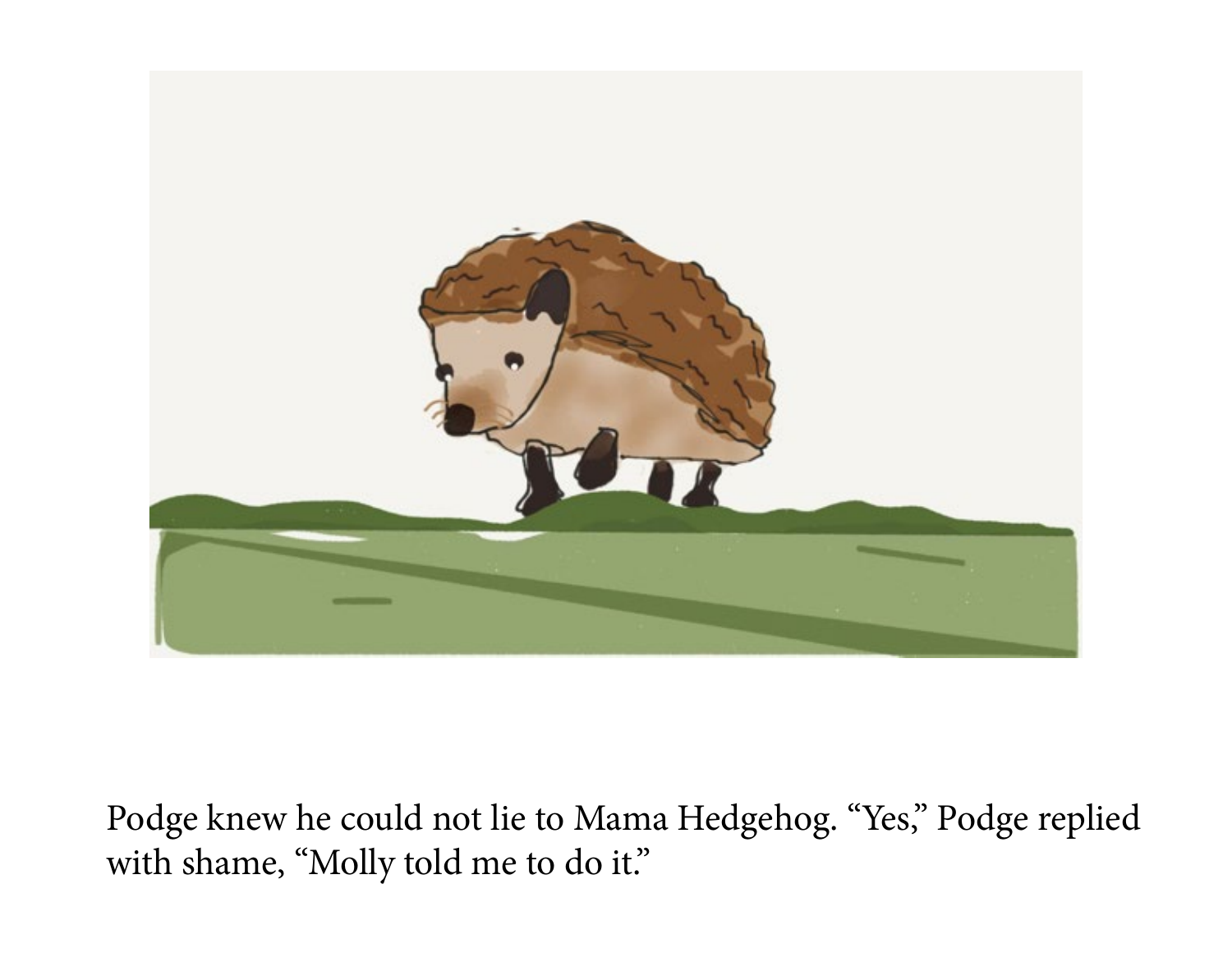

"Podge," Mama Hedgehog said. "It is not nice to steal, I am sure Mr. Rabbit misses his ball very much, I will go call Molly's parents and then you will go apologize to Mr. Rabbit for stealing."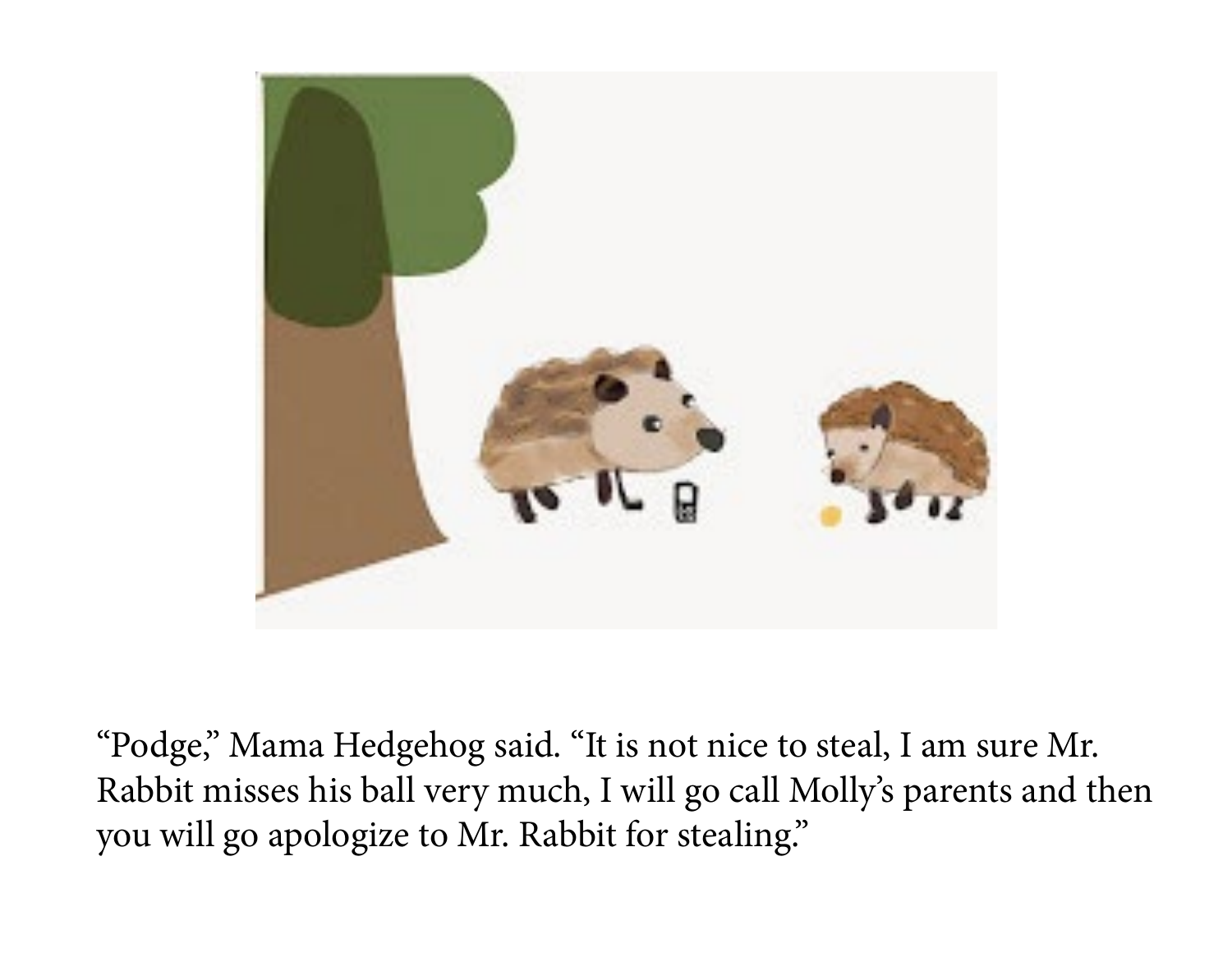

After Mama Hedgehog called Molly's parents they went over to Mr. Rabbit's store. Molly was already waiting there to apologize with Podge.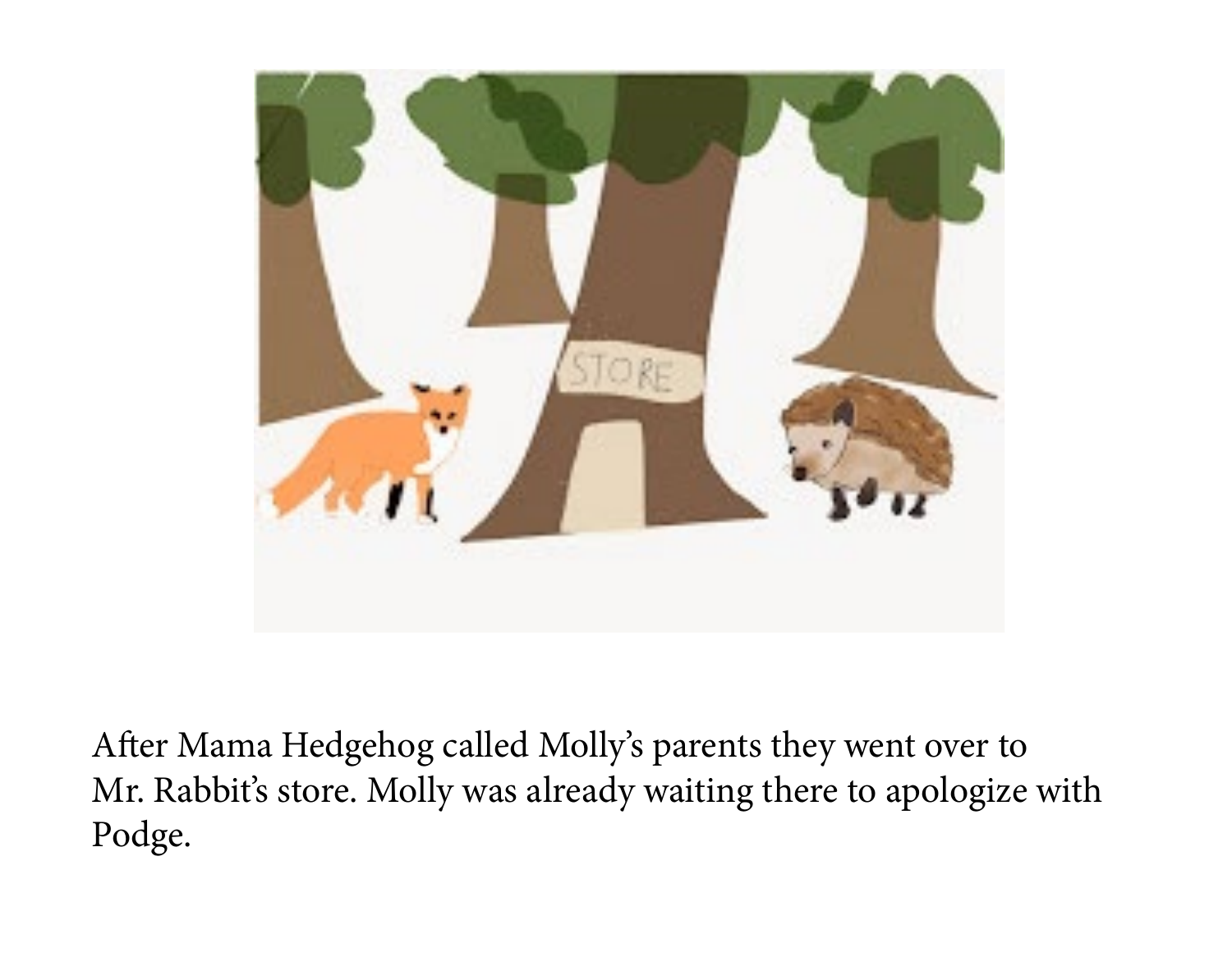Podge went up to Mr. Rabbit and gave him back the ball. "I am sorry for stealing," Podge said. "I promise to never steal again, I know it is wrong and it makes people sad." Podge finished.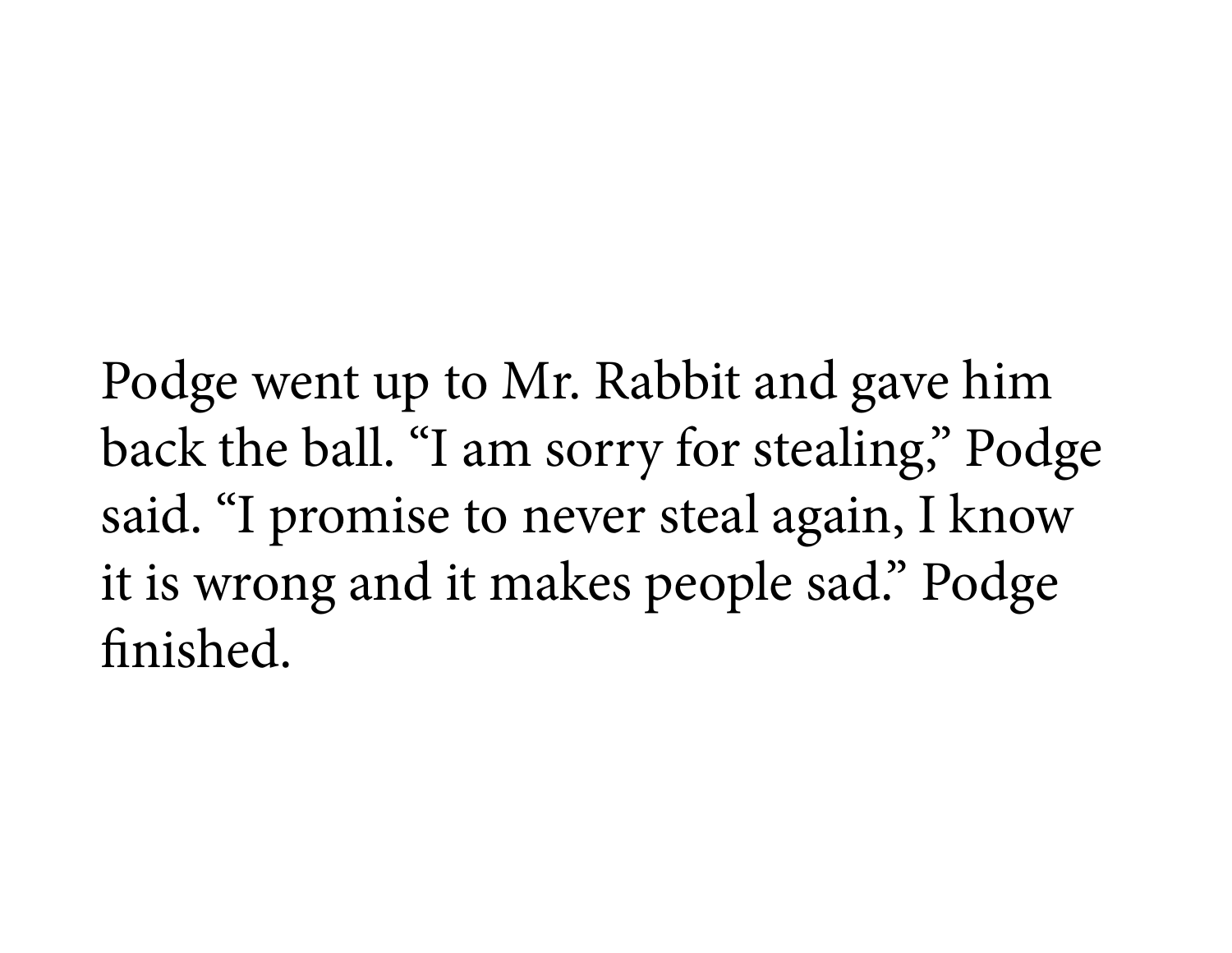

Mr. Rabbit looked at Podge. "Thank you Podge, I was wondering where my ball went. I missed it so much." Mr. Rabbit put the ball back in its place and went on working in the shop.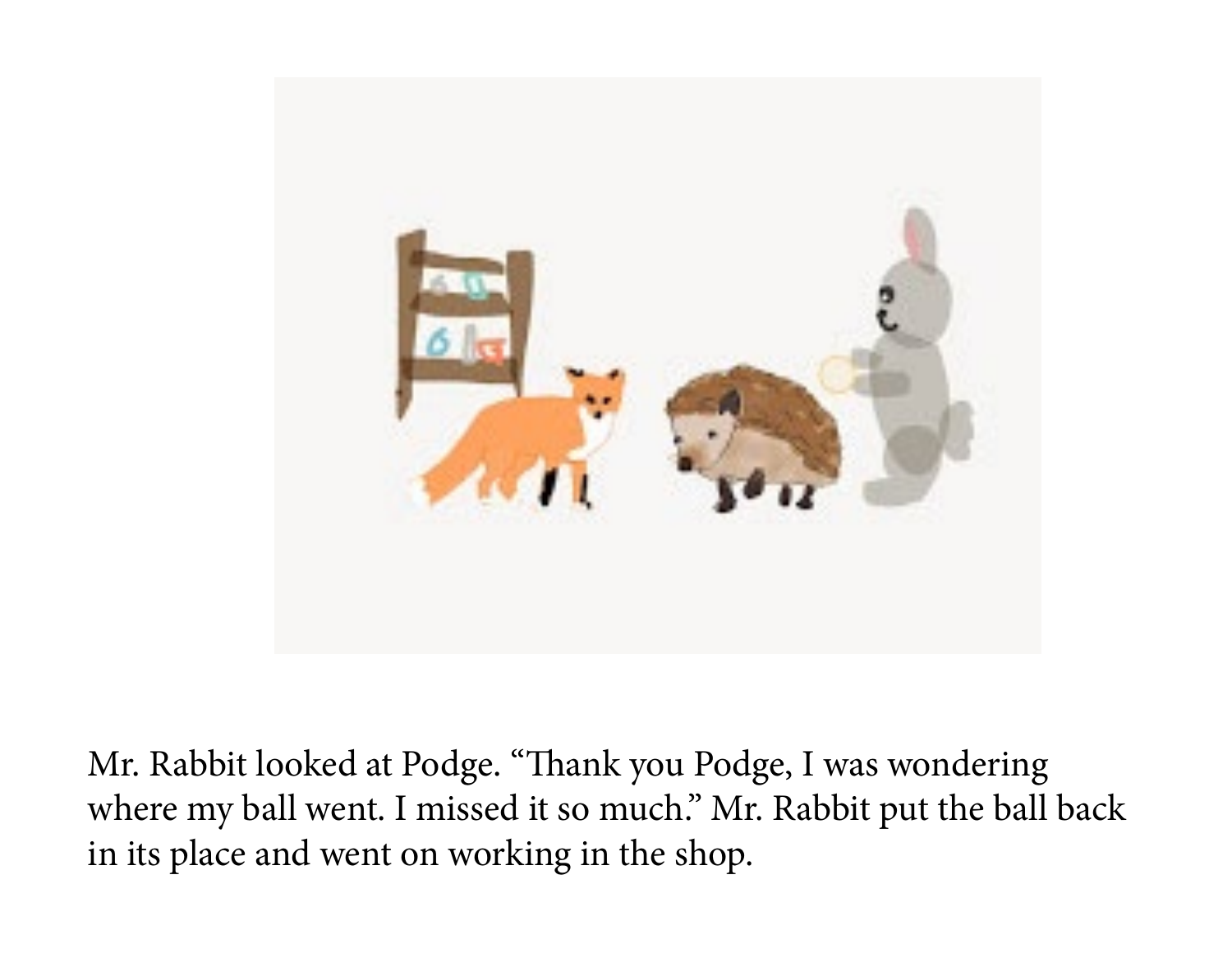Molly apologized to Podge for telling him to steal. "I will never pressure anyone into doing anything bad again," Molly promised.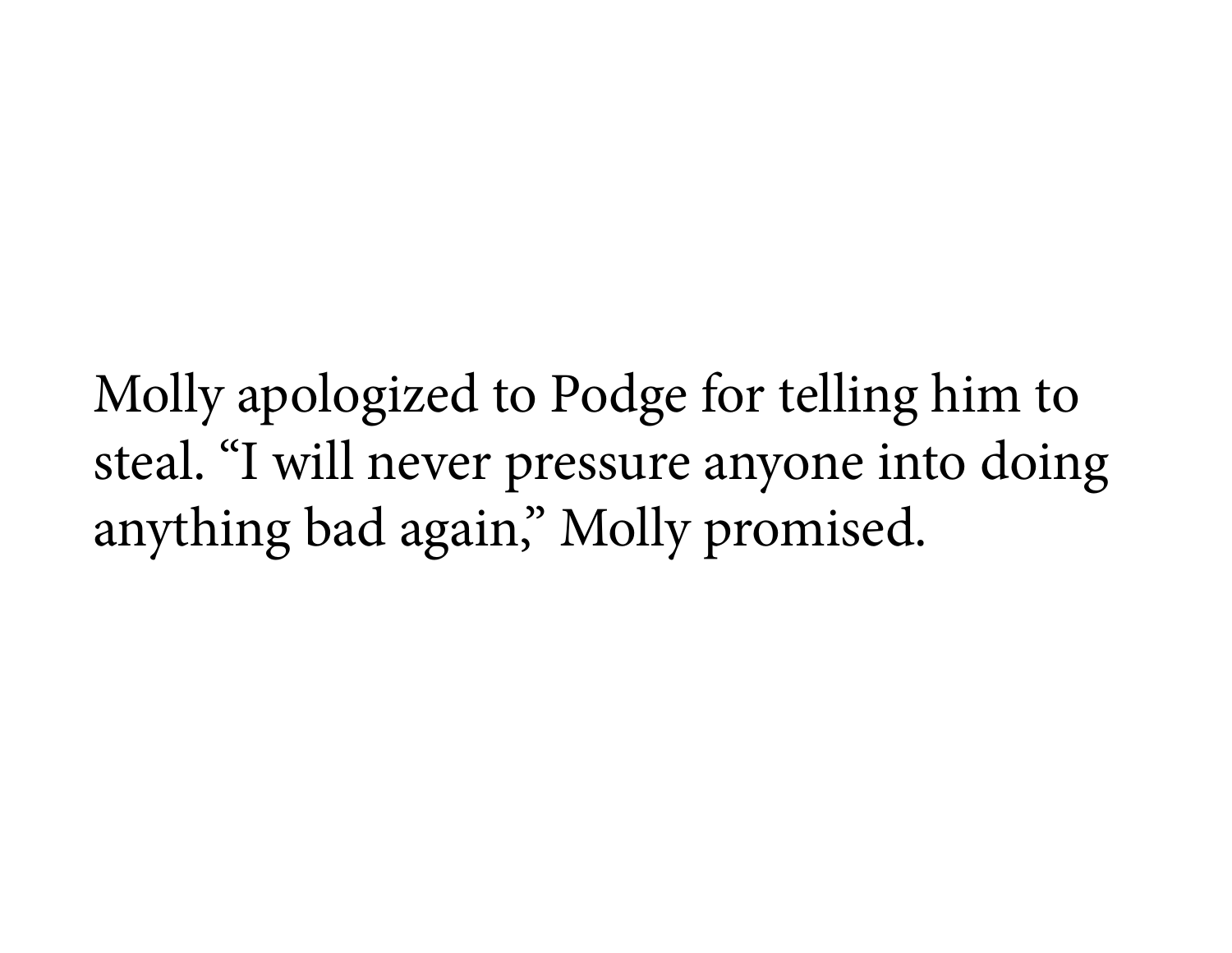

Podge and Molly learned that stealing is bad and that they should never ever do it again.